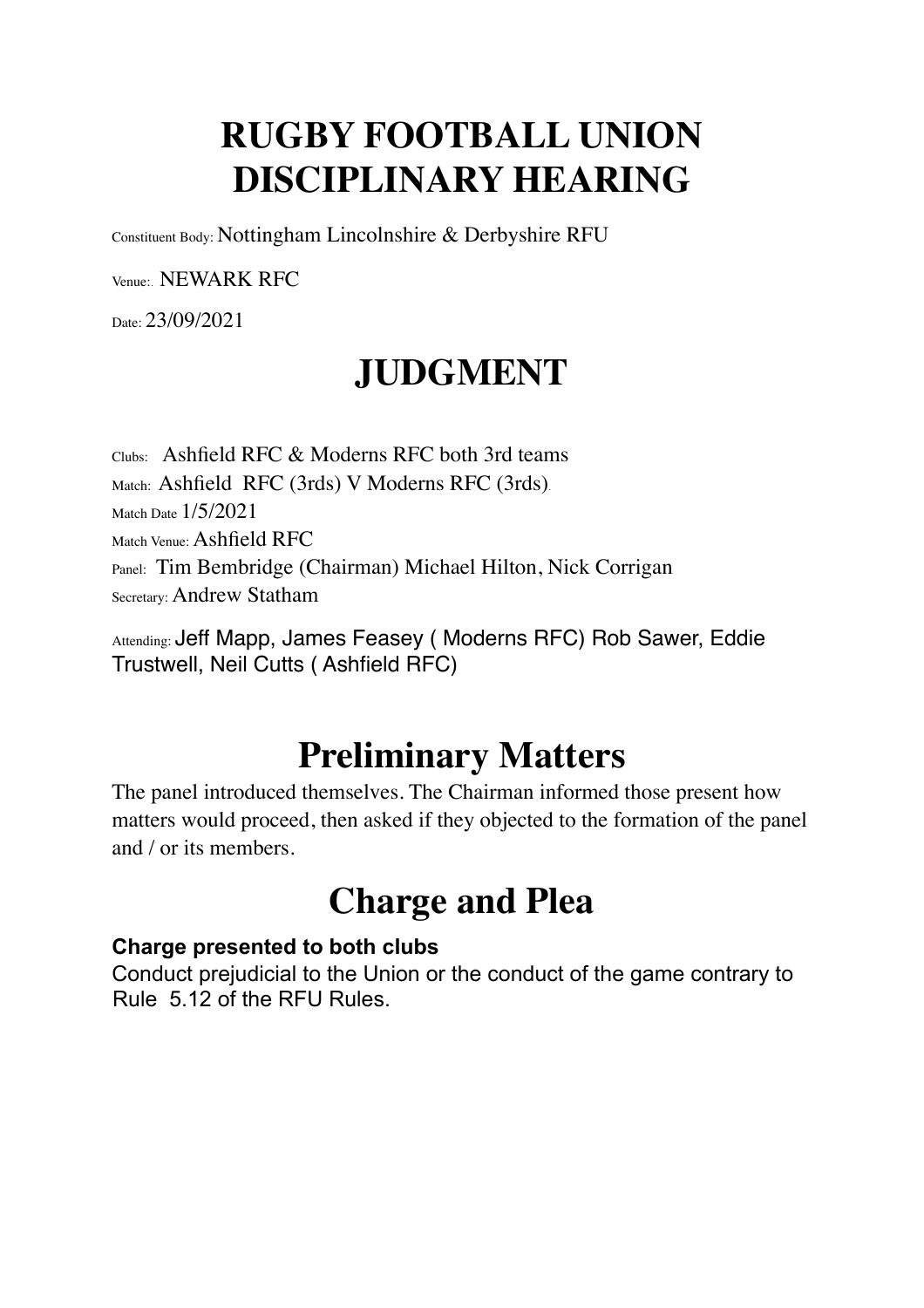# **Particulars of Offence**

#### **Notts Moderns RFC:**

In the match between Notts Moderns 3rd XV and Ashfield 3rd XV played on Saturday 22nd February 2020, members of the Notts Moderns team acted in such a way that the referee was forced to abandon the game.

#### **Ashfield RFC:**

In the match between Ashfield 3rd XV and Notts Moderns 3rd XV played on Saturday 22nd February 2020, members of the Ashfield team acted in such a way that the referee was forced to abandon the game.

### **Examination of events**

We undertook an assessment of both teams / clubs conduct:-

- a) The panel spoke to both clubs individually in turn:
- b) The panel then spoke to the match official by phone. Despite this match taking place before the covid breakdown the referee, Darrell Boulter, spoke clearly, and had full recollection of the details of the incident, the match as a whole and circumstances leading to the disjointed pre match events.
- c) The match official was a relatively new referee, and found the experience of changing at one location, traveling to a remote pitch with all the associated frustrations hampered his personal pre match routine. This should have been noticed by the older, more experienced members of both teams.
- d) By their own admissions Ashfield were more experienced "old heads" whereas Moderns were younger players this was picked up in their recollection of events mentioning Moderns wanted to spread the ball wide for their youthful backs whereas Ashfield wanted to slow the game down and keep things tight. Whatever their reasoning the older heads in both teams should have noticed the referees inexperience and helped him keep control NOT continually disputing decisions and giving continued commentary on the game.

e) The referee was non-specific in blame to either team so we held both clubs culpable in equal measure.